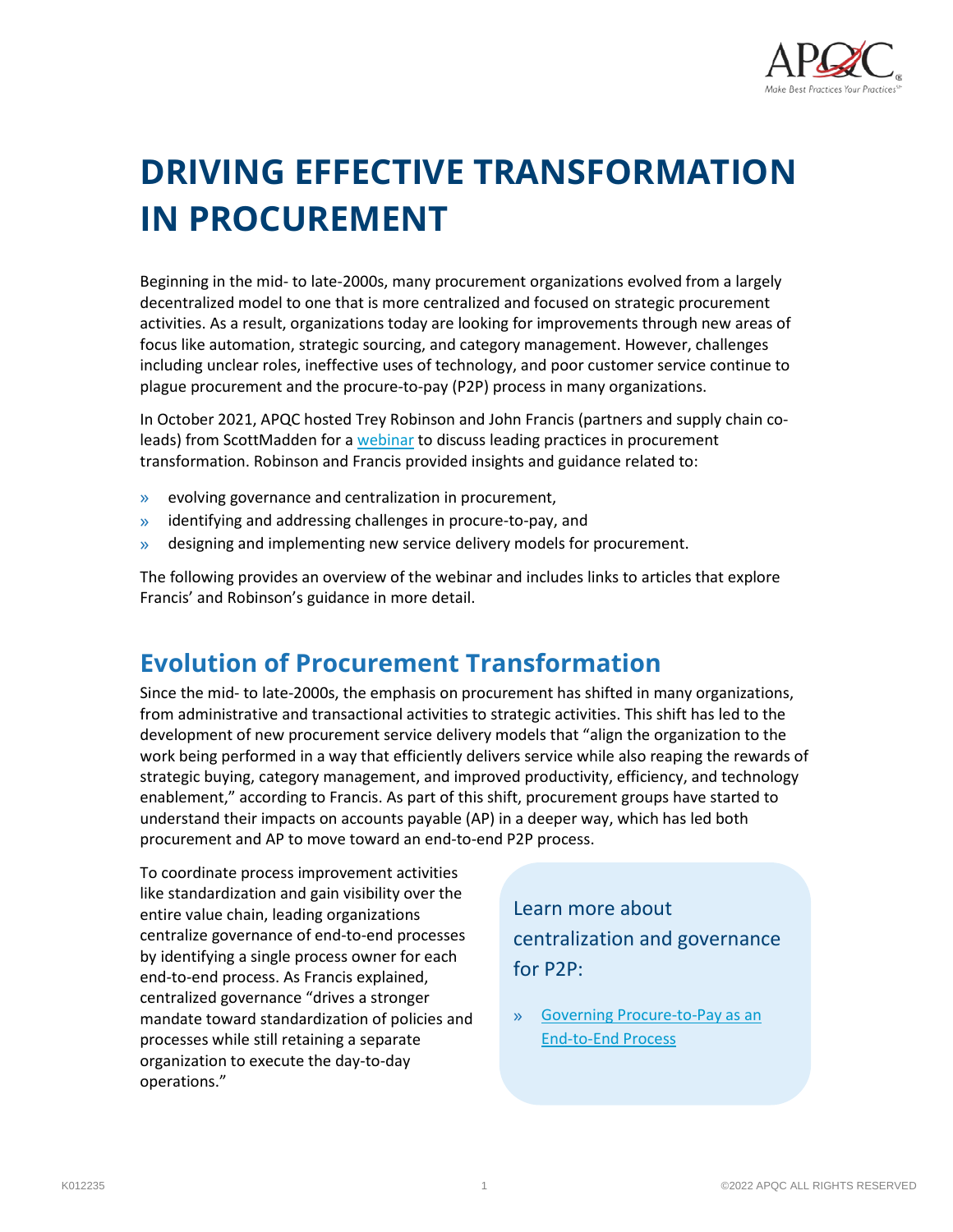One important benefit of centralized governance is that it enables organizations to strike a better balance between important operational and strategic areas of procurement. Francis said that leading organizations seek a balanced approach to developing and maintaining three key procurement capabilities:

- 1. **Responsive customer service** is important for processing purchase orders in a timely way, responding to operational inquiries, and ensuring that administrative requirements are met.
- 2. Procurement teams that provide **impactful sourcing strategies** to the business drive greater buy-in and support for procurement goals.
- 3. End-to-end ownership of spend categories drives more effective **category management** that drives better value over the duration of a contract.

Centralization through a single process owner is the best governance structure for breaking down silos throughout the P2P process and achieving a healthy balance of focus among these three areas.

## **Identifying and Addressing Challenges in P2P**

Procure-to-pay is a value chain that comprises multiple procurement and finance processes which means that there are plenty of opportunities for things to go wrong along the way. Francis described three broader symptoms that signal a P2P process is in need of improvement or redesign:

- 1. **Unclear roles**: Transactional roles are being asked to execute strategic work and/or strategic roles are completing transactional tasks, leaving them feeling overwhelmed amidst competing priorities.
- 2. **Activity without achievement**: Business unit partners and vendors see procurement as requiring steps that take time, get in the way of what they need to accomplish, and are not rooted in an understanding of the business.
- 3. **Uncertain service access**: Procurement has centralized activities and staff, leading to business unit partners feeling abandoned and uncertain about how to access procurement. In some cases, the business unit attempts to do the work locally rather than turn to the centralized procurement team.

All of these issues have a root cause that generally stems from the design of the end-toend process model or the structures that support the process. For example, when roles are unclear, strategic procurement employees will likely find themselves spending a lot of their time carrying out transactional tasks rather than providing value-added services or analysis.

Francis presented a tiered service delivery model developed by ScottMadden that addresses these and other common P2P challenges (Figure 1). Roles are clear in this model because

Learn more about how to identify and address problems in P2P:

» [How to Diagnose and Fix Problems](https://www.apqc.org/resource-library/resource-listing/how-diagnose-and-fix-problems-your-procure-pay-model)  with [Your Procure-to-Pay Model](https://www.apqc.org/resource-library/resource-listing/how-diagnose-and-fix-problems-your-procure-pay-model)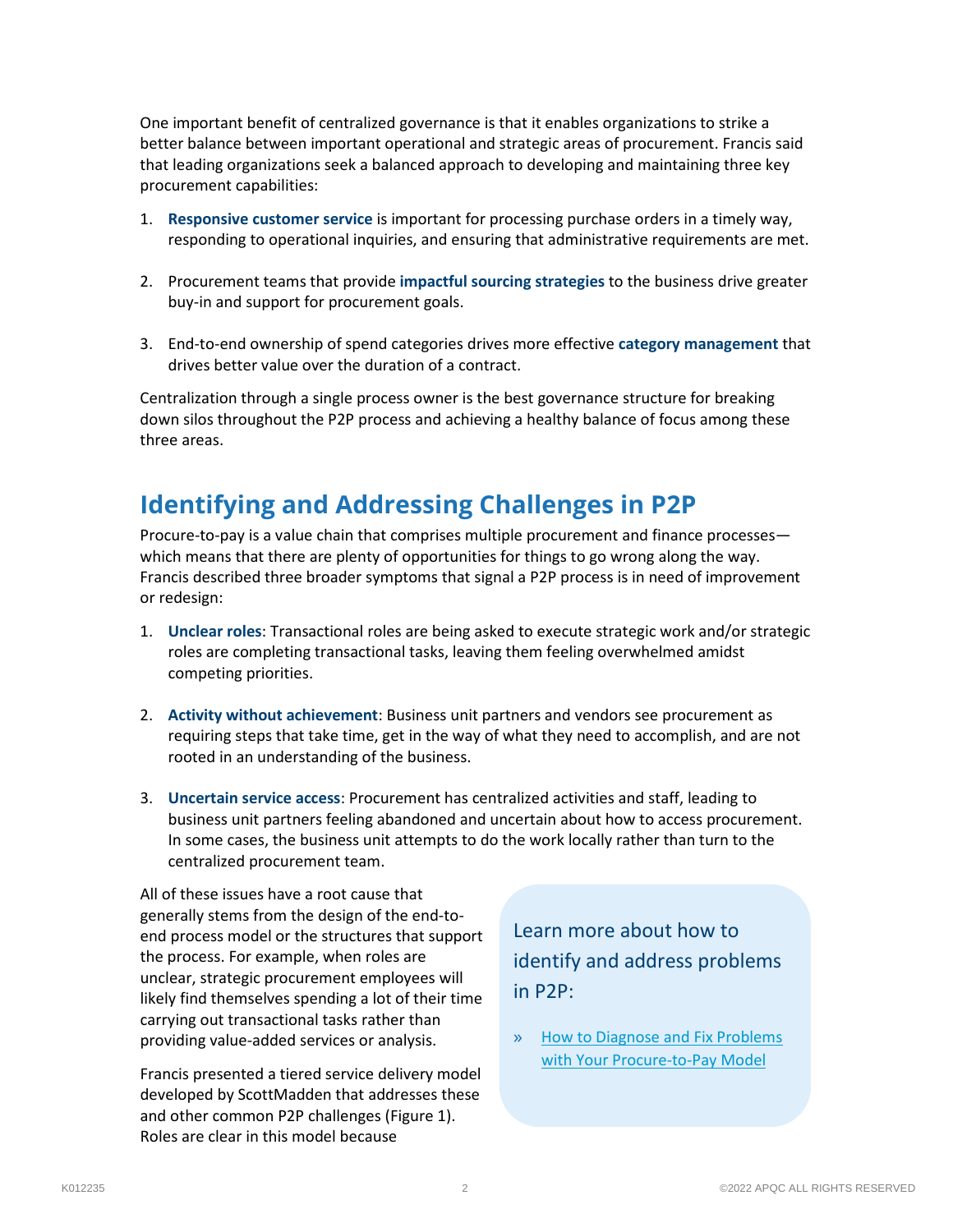procurement activities are defined, measured, and deliberately placed into specific tiers. The tiers are direct access, customer service, special services, and strategic support. Service management technologies like vendor and customer portals, case management tools, knowledge bases, and intelligent workflow tools enable the model and help route work according to clear rules embedded directly into processes.



#### **ScottMadden Tiered Service Delivery Model for Procurement**



Implementing a tiered service delivery model for procurement is no small feat. Among other things, this type of procurement transformation requires detailed design to fit your business, sophisticated project management, substantive changes to policies and processes, new designs for organizational structure, robust change management, and more. Coordinating all of these activities can easily feel daunting if the transformation is not carefully planned and orchestrated.

Organizations should begin their journey with a comprehensive and thorough assessment of the current state of procurement and move to designing a service model that is customized to your business. Robinson described five inputs that organizations should include in this assessment:

- 1. site visits and interviews to build a deeper understanding of procurement processes;
- 2. a work activity assessment to map where work is performed, how much, and by whom;
- 3. a performance metric assessment to gather and analyze key procurement benchmarks;
- 4. a customer satisfaction survey to gauge how satisfied internal customers are with the current level of service and provide a baseline for improvement; and
- 5. leading practices adoption analysis to probe the depth and breadth of leading procurement practices across the enterprise.

An assessment that includes these inputs helps inform design activities like activity and service placement and policy, process, and procedure alignment in a new model.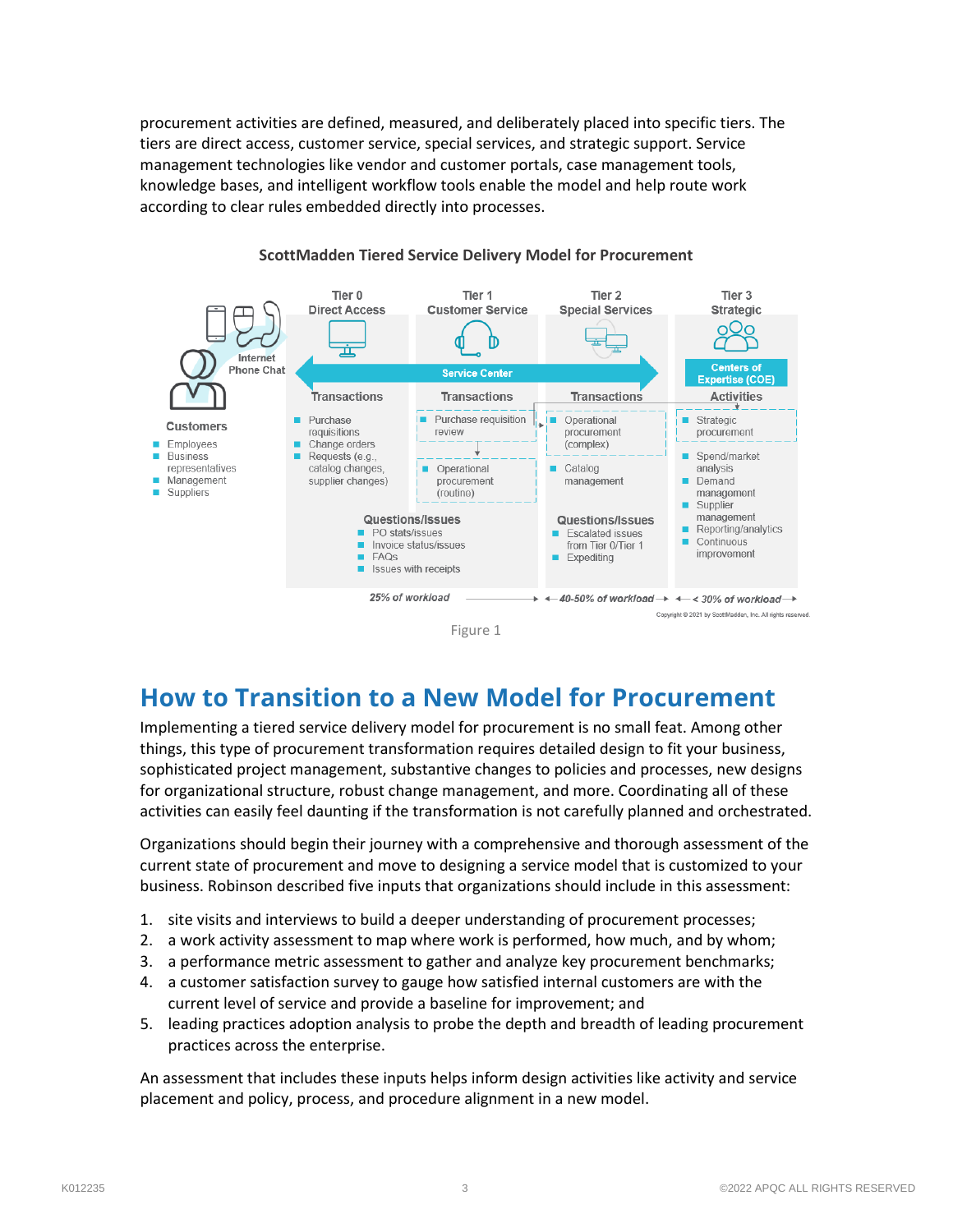#### **IMPLEMENTATION WORKSTREAMS**

After designing a new model for procurement, it's best to organize implementation into a series of distinct but interconnected workstreams. Robinson reviewed six typical workstreams for a service delivery model implementation:

1. A **planning and project management** workstream to orchestrate and facilitate the transformation.

Learn more about implementing a new service delivery model in procurement:

» [How to Implement a New](https://www.apqc.org/resource-library/resource-listing/how-design-and-implement-new-procurement-model)  [Procurement Model](https://www.apqc.org/resource-library/resource-listing/how-design-and-implement-new-procurement-model)

2. A workstream for **policies, processes, and procedures,** which includes documenting current state processes, defining requirements for future state processes, and redesigning policies or processes.

- 3. **Organization and staffing**, which includes the creation of job descriptions, planning selection methods, evaluating candidates, and managing transitions.
- 4. **Communication, change management, and training** is a workstream that focuses on assessing the impact of change on stakeholders, building awareness of change through a communication plan, assessing training and education needs, and conducting training and education.
- 5. A **technologies** workstream to evaluate current-state technologies in procurement, define requirements for the future state, and implement new technologies. Included in this workstream are functional procurement technologies, service management technologies, and automation technologies.
- 6. A **facilities** workstream if the organization plans to co-locate procurement employees in a new facility. This workstream helps to organize the work of determining requirements for the service center, construction or renovation, ordering and installing equipment, and other facilities needs.

Robinson also described several leading practices and hallmarks of success for an effective service model implementation. For example, defining procurement responsibilities by group helps ensure that procurement tasks can be slotted into their appropriate tier or area as part of a procurement transformation. Organizations should also leverage benchmarks and KPIs before, during, and after the transition to benchmark and track performance throughout the implementation and afterward.

## **Conclusion**

Procurement organizations often see challenges in the P2P process that stem from unclear roles, an overly complex process, or uncertain service channels. The good news is that the steps, strategies, and tools outlined by ScottMadden come directly from successful procurement transformations across a wide range of organizations and industries. Following these approaches enables a smoother and more seamless procurement transformation that delivers higher customer satisfaction and drives more value for the business.